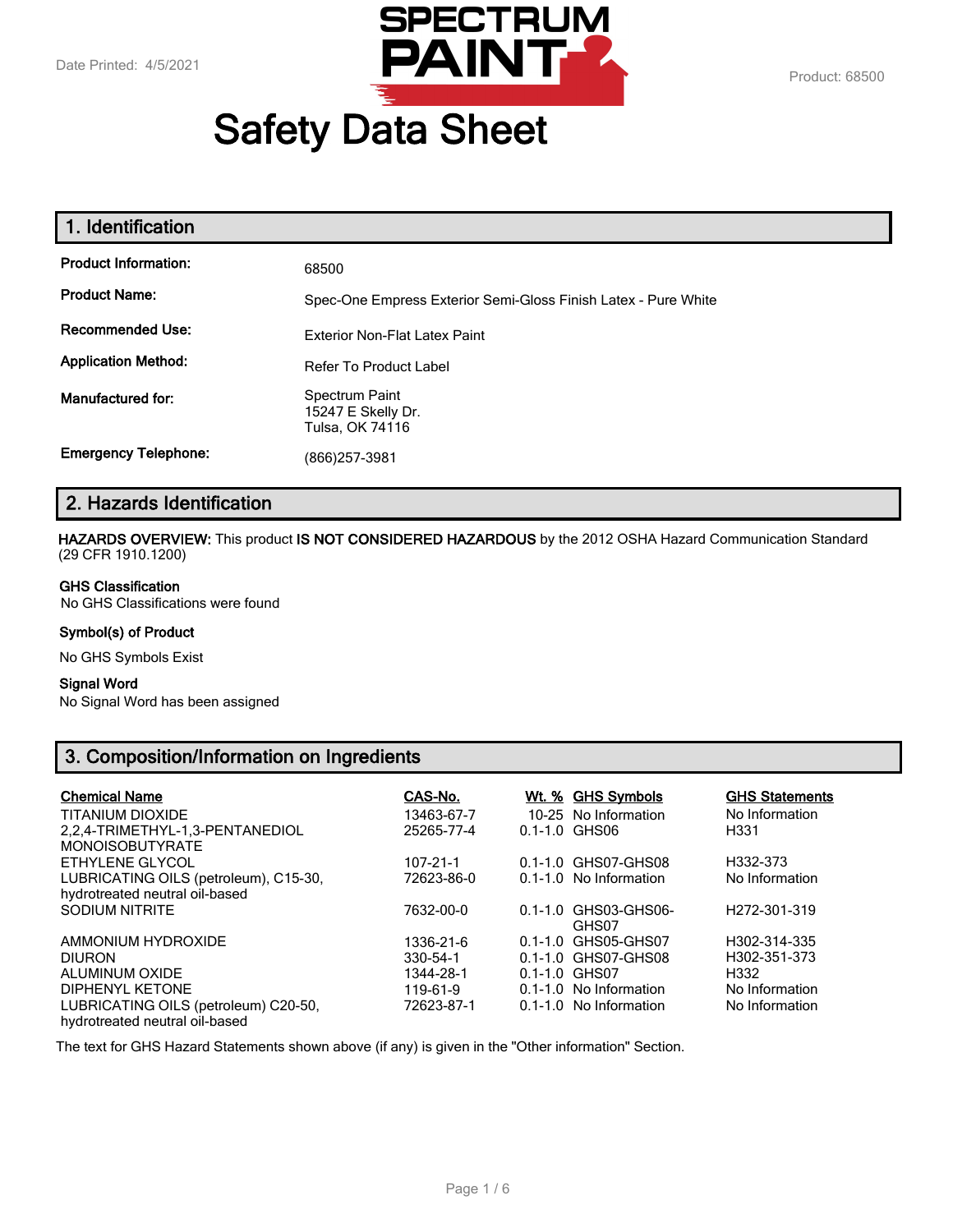# **4. First-aid Measures**



**FIRST AID - INHALATION:** Remove person to fresh air. If signs/symptoms continue, get medical attention.

**FIRST AID - SKIN CONTACT:** WASH WITH SOAP AND WATER. REMOVE CONTAMINATED CLOTHING AND CLEAN BEFORE REUSE.

**FIRST AID - EYE CONTACT:** FLUSH EYES WITH WATER FOR AT LEAST 15 MINUTES. GET MEDICAL HELP IF IRRITATION PERSISTS.

**FIRST AID - INGESTION:** Due to possible aspiration into the lungs, DO NOT induce vomiting if ingested. Have the victim drink 8 to 10 ounces (240 - 300 ml) of water to dilute the material in the stomach. If vomiting occurs naturally, have the victim lean forward to reduce the risk of aspiration. Consult a physician immediately.

## **5. Fire-fighting Measures**

**UNUSUAL FIRE AND EXPLOSION HAZARDS:** Container may rupture on heating.

**SPECIAL FIREFIGHTING PROCEDURES:** Use a self-contained breathing apparatus with full facepiece operated in pressuredemand or other positive pressure mode. USE WATER SPRAY TO COOL FIRE EXPOSED CONTAINERS.

**EXTINGUISHING MEDIA:** Alcohol Foam, Carbon Dioxide, Dry Chemical, Foam, Water Fog

## **6. Accidental Release Measures**

#### **ENVIRONMENTAL PRECAUTIONS:** No Information

**STEPS TO BE TAKEN IN CASE MATERIAL IS RELEASED OR SPILLED:** ISOLATE HAZARD AREA AND KEEP UNNECESSARY PEOPLE AWAY. DO NOT ALLOW THE LIQUID TO ENTER INTO ANY SEWERS, ONTO THE GROUND OR INTO ANY BODY OF WATER. FOR LARGE SPILLS, USE A DIKE AND PUMP INTO APPROPRIATE CONTAINERS. SMALL SPILLS, DILUTE WITH WATER AND RECOVER OR USE NON-COMBUSTIBLE ABSORBENT MATERIAL AND SHOVEL INTO WASTE CONTAINERS.

## **7. Handling and Storage**



**HANDLING:** KEEP FROM FREEZING.

**STORAGE:** Store in a cool dry area. KEEP OUT OF REACH OF CHILDREN.

## **8. Exposure Controls/Personal Protection**

| Ingredients with Occupational Exposure Limits |                             |                       |                          |                         |
|-----------------------------------------------|-----------------------------|-----------------------|--------------------------|-------------------------|
| <b>Chemical Name</b>                          | <b>ACGIH TLV-TWA</b>        | <b>ACGIH-TLV STEL</b> | <b>OSHA PEL-TWA</b>      | <b>OSHA PEL-CEILING</b> |
| <b>TITANIUM DIOXIDE</b>                       | $10 \text{ mg/m}$           | N.E.                  | 15 mg/m3 (Total<br>dust) | N.E.                    |
| 2.2.4-TRIMETHYL-1.3-PENTANEDIOL               | N.E.                        | N.E.                  | N.E.                     | N.E.                    |
| <b>MONOISOBUTYRATE</b>                        |                             |                       |                          |                         |
| ETHYLENE GLYCOL                               | 50 ppm                      | N.E.                  | N.E.                     | $100 \text{ mg/m}$ 3    |
| LUBRICATING OILS (petroleum), C15-30, 5 mg/m3 |                             | $10 \text{ mg/m}$     | $5 \text{ mg/m}$         | N.E.                    |
| hydrotreated neutral oil-based                |                             |                       |                          |                         |
| <b>SODIUM NITRITE</b>                         | N.E.                        | N.E.                  | N.E.                     | N.E.                    |
| AMMONIUM HYDROXIDE                            | 25ppm                       | 35 ppm                | N.E.                     | N.E.                    |
| <b>DIURON</b>                                 | $10 \text{ mg/m}$ $3/8$ hrs | N.E.                  | 10 mg/m3/10hrs           | N.E.                    |
| ALUMINUM OXIDE                                | 1 mg/m $3$                  | N.E.                  | $5 \text{ mg/m}$         | N.E.                    |
|                                               | (Respirable dust)           |                       | (Respirable dust)        |                         |
| DIPHENYL KETONE                               | N.E.                        | N.E.                  | N.E.                     | N.E.                    |
| LUBRICATING OILS (petroleum) C20-50, 5 mg/m3  |                             | 10 mg/m $3$           | $5 \text{ mg/m}$         | N.E.                    |
| hydrotreated neutral oil-based                |                             |                       |                          |                         |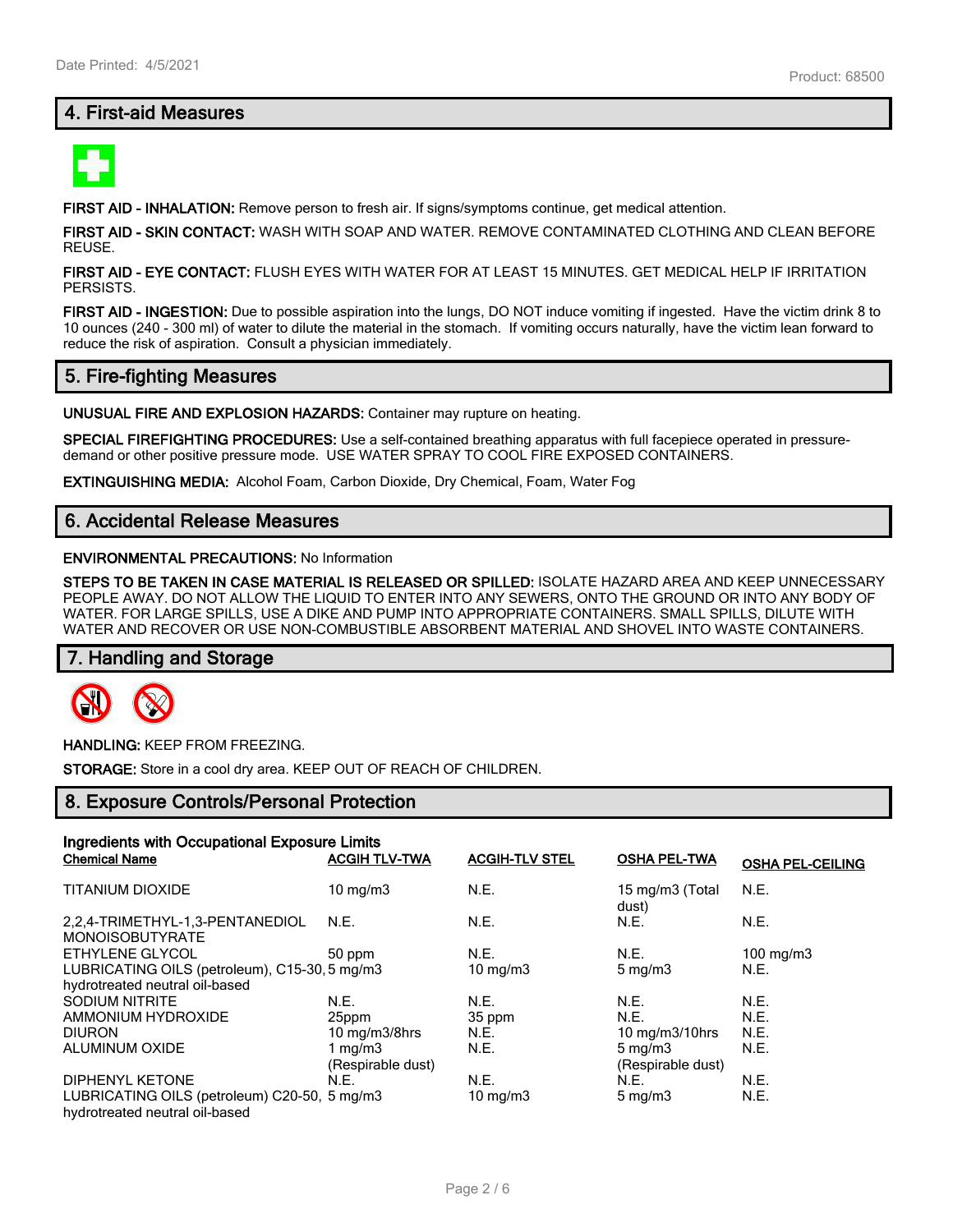**Further Advice: MEL = Maximum Exposure Limit OES = Occupational Exposure Standard SUP = Supplier's Recommendation Sk = Skin Sensitizer N.E. = Not Established**

#### **Personal Protection**



**RESPIRATORY PROTECTION:** In order to avoid inhalation of spray-mist and sanding dust, all spraying and sanding must be done wearing adequate respirator.



**SKIN PROTECTION:** Sensitive individuals should wear gloves to prevent repeated contact.



**EYE PROTECTION:** Safety glasses with side-shields



**OTHER PROTECTIVE EQUIPMENT:** No Information



**HYGIENIC PRACTICES:** Wash hands before eating, drinking, or smoking.

# **9. Physical and Chemical Properties**

| Appearance:<br>Odor:<br>Density, Ib/gal:<br>Freeze Point, °C:<br><b>Solubility in Water:</b><br>Decomposition temperature, °C | Thick White Liquid<br>Slight Ammonia Odor<br>$9.88 - 10.28$<br>No Information<br>No Information<br>No Information | <b>Physical State:</b><br><b>Odor Threshold:</b><br>pH:<br>Viscosity:<br>Partition Coefficient. n-octanol/<br>water: | Liguid<br>No Information<br>No Information<br>No Information<br>No Information |
|-------------------------------------------------------------------------------------------------------------------------------|-------------------------------------------------------------------------------------------------------------------|----------------------------------------------------------------------------------------------------------------------|--------------------------------------------------------------------------------|
| Boiling Range, °C:                                                                                                            | $98 - 104$                                                                                                        | <b>Explosive Limits, %:</b>                                                                                          | N/A                                                                            |
| Combustibility:                                                                                                               | Does Not Support Combustion                                                                                       | Flash Point, °C:                                                                                                     | Not Applicable                                                                 |
| <b>Evaporation Rate:</b>                                                                                                      | Slower Than Ether                                                                                                 | Auto-Ignition Temperature, °C                                                                                        | No Information                                                                 |
| <b>Vapor Density:</b>                                                                                                         | Lighter Than Air                                                                                                  | Vapor Pressure, mmHg:                                                                                                | No Information                                                                 |

(See "Other information" Section for abbreviation legend)

# **10. Stability and Reactivity**

**STABILITY:** THIS MATERIAL IS STABLE UNDER NORMAL STORAGE AND HANDLING CONDITIONS.

**CONDITIONS TO AVOID:** AVOID HIGH TEMPERATURES AND FREEZING.

**INCOMPATIBILITY:** No Information

**HAZARDOUS DECOMPOSITION PRODUCTS:** MAY GENERATE TOXIC OR IRRITATING COMBUSTION PRODUCTS. MAY GENERATE CARBON MONOXIDE GAS.

# **11. Toxicological Information**



**Practical Experiences**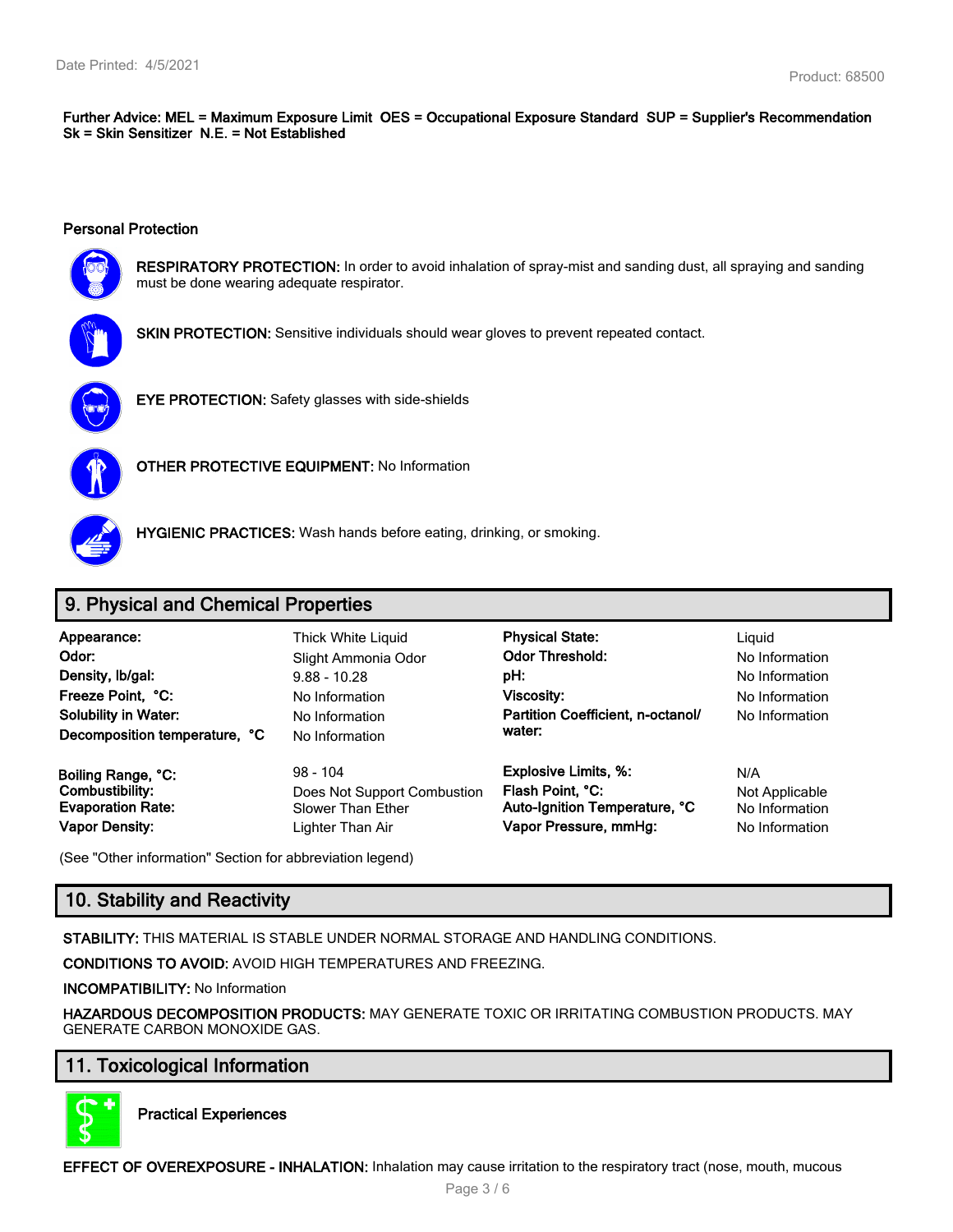membranes).

**EFFECT OF OVEREXPOSURE - SKIN CONTACT:** PROLONGED OR REPEATED CONTACT MAY CAUSE IRRITATION.

**EFFECT OF OVEREXPOSURE - EYE CONTACT:** MILD EYE IRRITANT.

**EFFECT OF OVEREXPOSURE - INGESTION:** May be harmful if swallowed. May cause gastrointestinal disturbance.

**EFFECT OF OVEREXPOSURE - CHRONIC HAZARDS:** No Information

**CARCINOGENICITY:** IARC lists Diphenyl Ketone as a possible human carcinogen (Group 2B)

**PRIMARY ROUTE(S) OF ENTRY:** Eye Contact, Ingestion, Inhalation, Skin Contact

#### **Acute Toxicity Values**

#### **The acute effects of this product have not been tested. Data on individual components are tabulated below**

| CAS-No.        | <b>Chemical Name</b>                                      | Oral LD50            | Dermal LD50                     | Vapor LC50                |
|----------------|-----------------------------------------------------------|----------------------|---------------------------------|---------------------------|
| 13463-67-7     | TITANIUM DIOXIDE                                          | > 5,000 mg/kg (Rat)  | $> 10,000$ mg/kg<br>(Rabbit)    | $>20$ mg/L                |
| 25265-77-4     | 2,2,4-TRIMETHYL-1,3-PENTANEDIOL<br><b>MONOISOBUTYRATE</b> | 6,500 mg/kg (Rat)    | > 15,200 mg/kg<br>(Rabbit)      | $> 3.55$ mg/L, 6 hr (Rat) |
| $107 - 21 - 1$ | ETHYLENE GLYCOL                                           | 4,700 mg/kg (Rat)    | 10,626 mg/kg (Rabbit) > 20 mg/L |                           |
| 7632-00-0      | SODIUM NITRITE                                            | 157.9 mg/kg (Rat)    | N.I.                            | N.I.                      |
| 1336-21-6      | AMMONIUM HYDROXIDE                                        | 350 mg/kg (Rat)      | N.I.                            | N.I.                      |
| 1344-28-1      | ALUMINUM OXIDE                                            | > 10,000 mg/kg (Rat) | > 5000 mg/kg                    | $>$ 20 mg/L               |
| 119-61-9       | <b>DIPHENYL KETONE</b>                                    | >10,000 mg/kg (Rat)  | 3,535 mg/kg (Rabbit)            | N.I.                      |

N.I. = No Information

## **12. Ecological Information**

#### **ECOLOGICAL INFORMATION:** No Information

## **13. Disposal Information**



**Product**

**DISPOSAL METHOD:** DO NOT DUMP INTO ANY SEWERS, ON THE GROUND, OR INTO ANY BODY OF WATER. ALL DISPOSAL METHODS MUST BE IN COMPLIANCE WITH ALL FEDERAL, STATE/PROVINCIAL, AND LOCAL LAWS AND REGULATIONS.

**STEPS TO BE TAKEN IN CASE MATERIAL IS RELEASED OR SPILLED:** ISOLATE HAZARD AREA AND KEEP UNNECESSARY PEOPLE AWAY. DO NOT ALLOW THE LIQUID TO ENTER INTO ANY SEWERS, ONTO THE GROUND OR INTO ANY BODY OF WATER. FOR LARGE SPILLS, USE A DIKE AND PUMP INTO APPROPRIATE CONTAINERS. SMALL SPILLS, DILUTE WITH WATER AND RECOVER OR USE NON-COMBUSTIBLE ABSORBENT MATERIAL AND SHOVEL INTO WASTE CONTAINERS.

# **14. Transport Information**

#### **SPECIAL TRANSPORT PRECAUTIONS:** Not Regulated by DOT

| <b>DOT Proper Shipping Name:</b> | Not Regulated | <b>Packing Group:</b>    | Not Regulated  |
|----------------------------------|---------------|--------------------------|----------------|
|                                  |               | <b>Hazard SubClass:</b>  | Not Regulated  |
| <b>DOT Technical Name:</b>       | Not Regulated | Resp. Guide Page:        | No Information |
|                                  |               | <b>DOT UN/NA Number:</b> | Not Regulated  |
| <b>DOT Hazard Class:</b>         | Not Regulated |                          |                |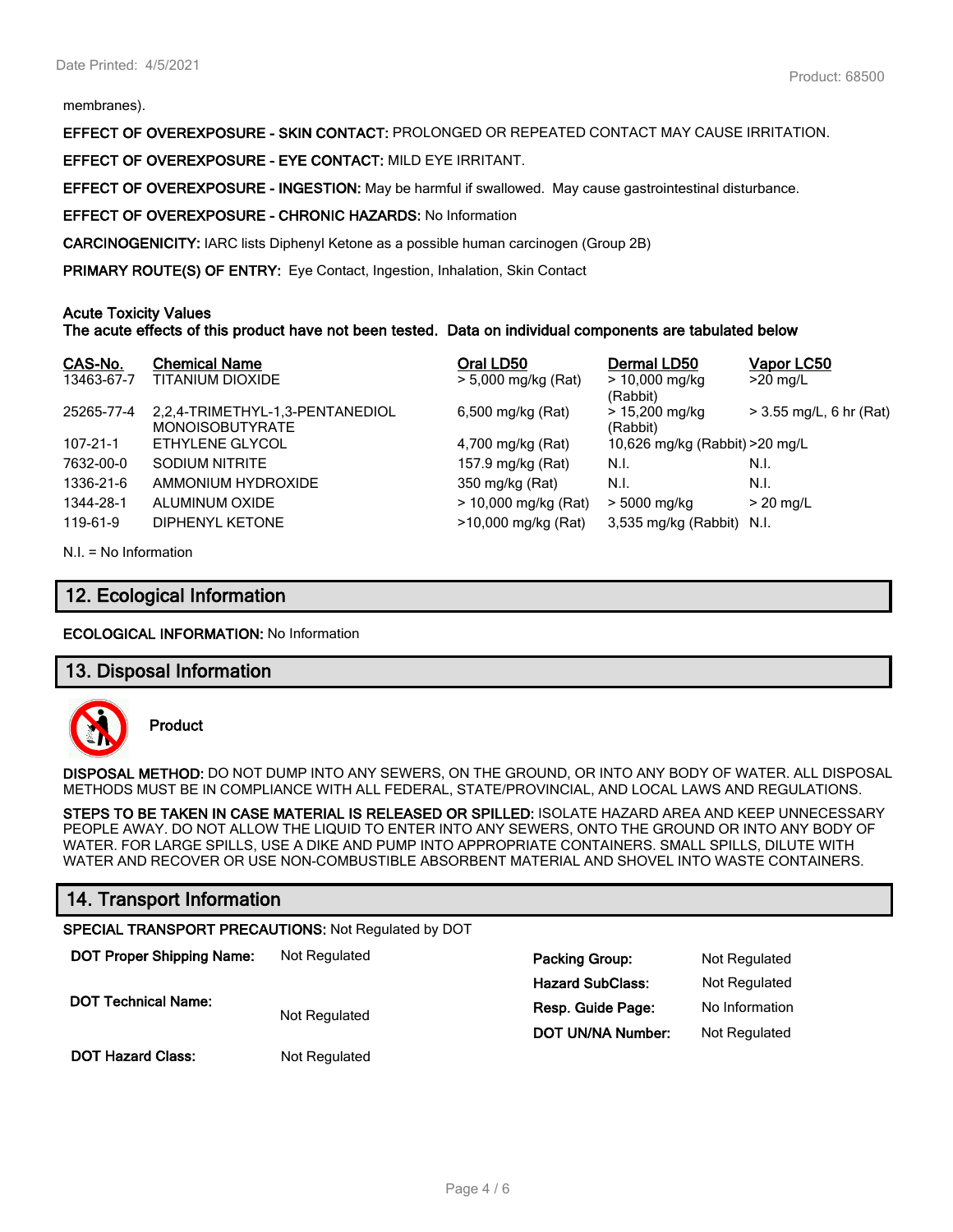# **15. Regulatory Information**

## **U.S. Federal Regulations:**

#### **CERCLA - SARA Hazard Category**

This product has been reviewed according to the EPA 'Hazard Categories' promulgated under Sections 311 and 312 of the Superfund Amendment and Reauthorization Act of 1986 (SARA Title III) and is considered, under applicable definitions, to meet the following categories:

None Known

#### **SARA SECTION 313:**

This product contains the following substances subject to the reporting requirements of Section 313 of Title III of the Superfund Amendment and Reauthorization Act of 1986 and 40 CFR part 372:

#### **Chemical Name CAS-No.**

AMMONIUM HYDROXIDE 1336-21-6

## **TOXIC SUBSTANCES CONTROL ACT:**

This product contains the following chemical substances subject to the reporting requirements of TSCA 12(B) if exported from the United States:

No TSCA components exist in this product.

# **U.S. State Regulations: NEW JERSEY RIGHT-TO-KNOW:**

The following materials are non-hazardous, but are among the top five components in this product.

| <b>Chemical Name</b>      |  |
|---------------------------|--|
| <b>WATFR</b>              |  |
| ACRYLIC POLYMER           |  |
| STYRENE/ACRYLIC COPOLYMER |  |

#### **PENNSYLVANIA RIGHT-TO-KNOW**

The following non-hazardous ingredients are present in the product at greater than 3%.

**Chemical Name CAS-No.** ACRYLIC POLYMER **Proprietary** Proprietary

## **International Regulations: As follows -**

#### **CANADIAN WHMIS:**

This MSDS has been prepared in compliance with Controlled Product Regulations except for the use of the 16 headings.

**WHMIS Class** No Information

**Chemical Name CAS-No.** WATER 7732-18-5 Proprietary Proprietary

 $7732 - 18 - 5$